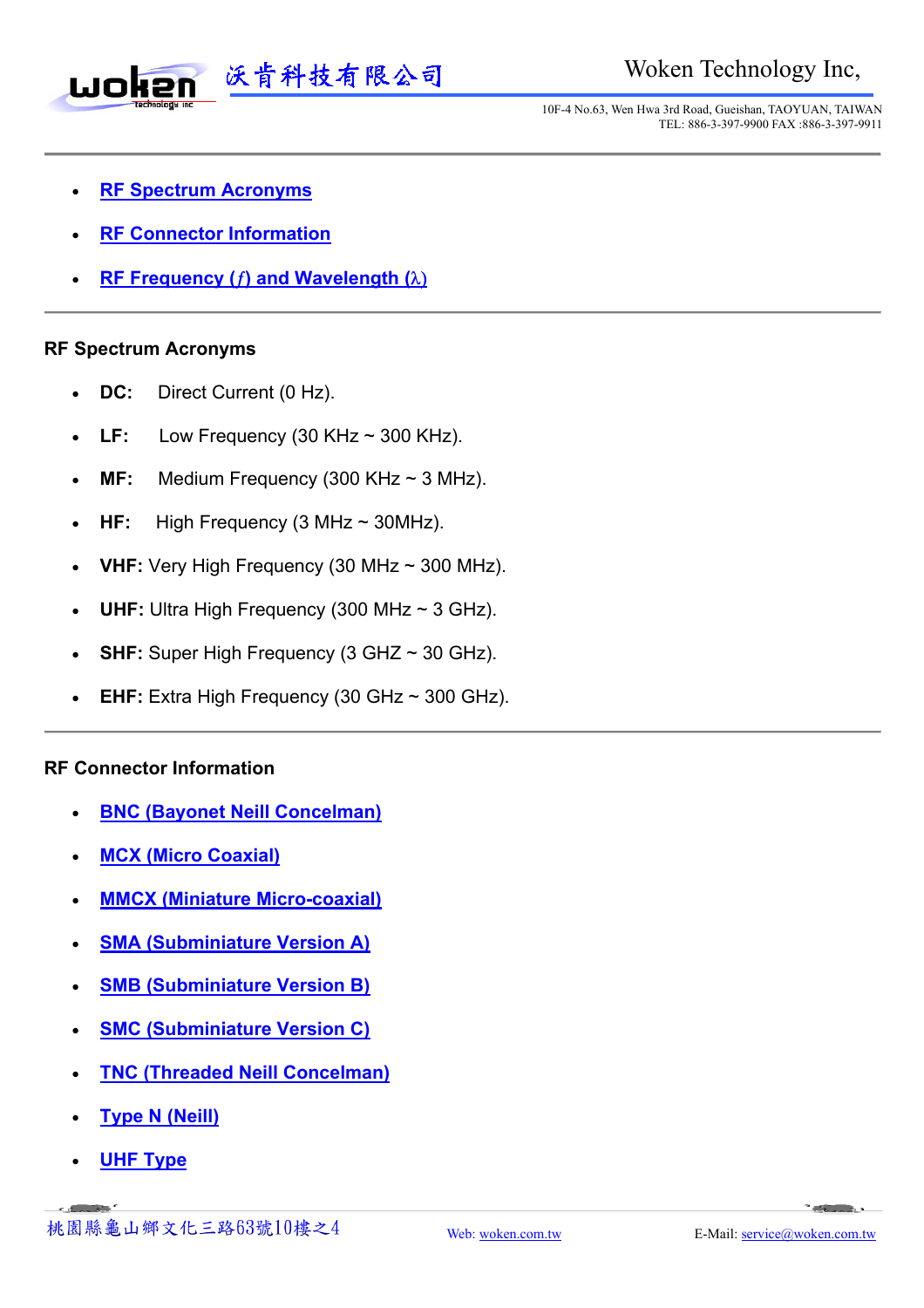

10F-4 No.63, Wen Hwa 3rd Road, Gueishan, TAOYUAN, TAIWAN TEL: 886-3-397-9900 FAX :886-3-397-9911

### **BNC (Bayonet Neill Concelman)**

Invented by and named after Amphenol Engineer Carl **C**oncelman and Bell Labs Engineer Paul **N**eill and was developed in the late 1940's.

A coaxial connector with bayonet coupling mechanism. This connector is available in 50 Ohm and 75 Ohm versions. This connector has a frequency range of DC (0 HZ) through 4 GHz (50 Ohm version) and DC (0 HZ) through 1 GHz (75 Ohm version). The BNC connector is available in standard and reverse polarity configurations.

#### **MCX (Micro Coaxial)**

A micro coaxial connector with snap-on coupling mechanism. This connector is available in 50 Ohm and 75 Ohm versions. This connector has a frequency range of DC (0 HZ) through 6 GHz. MCX connectors conform to the European CECC 22220 Specification.

#### **MMCX (Micro-Miniature Coaxial)**

A micro-miniature coaxial connector with lock-snap coupling mechanism. This connector has a 50 Ohm Impedance. This connector has a frequency range of DC (0 HZ) through 6 GHz. MMCX connectors conform to the European CECC 22220 Specification.

#### **SMA (Subminiature Version A)**

A subminiature coaxial connector with screw type coupling mechanism. This connector has a 50 Ohm Impedance. This connector has a frequency range of DC (0 HZ) through 18 GHz.

#### **SMB (Subminiature Version B)**

A subminiature coaxial connector with snap-on coupling mechanism. This connector is available in 50 Ohm and 75 Ohm versions. This connector has a frequency range of DC (0 HZ) through 4 GHz.

#### **SMC (Subminiature Version C)**

A subminiature coaxial connector with screw type coupling mechanism. This connector is available in 50 Ohm and 75 Ohm versions. This connector has a frequency range of DC (0 HZ) through 10 GHz.

#### **TNC (Threaded Neill Concelman)**

Invented by and named after Amphenol Engineer Carl **C**oncelman and Bell Labs Engineer Paul **N**eill and was developed in the late 1950's.

A coaxial connector with screw type coupling mechanism. This connector is available in 50 Ohm and 75 Ohm versions. This connector has a frequency range of DC (0 HZ) through 11 GHz (50 Ohm

*Commercial*